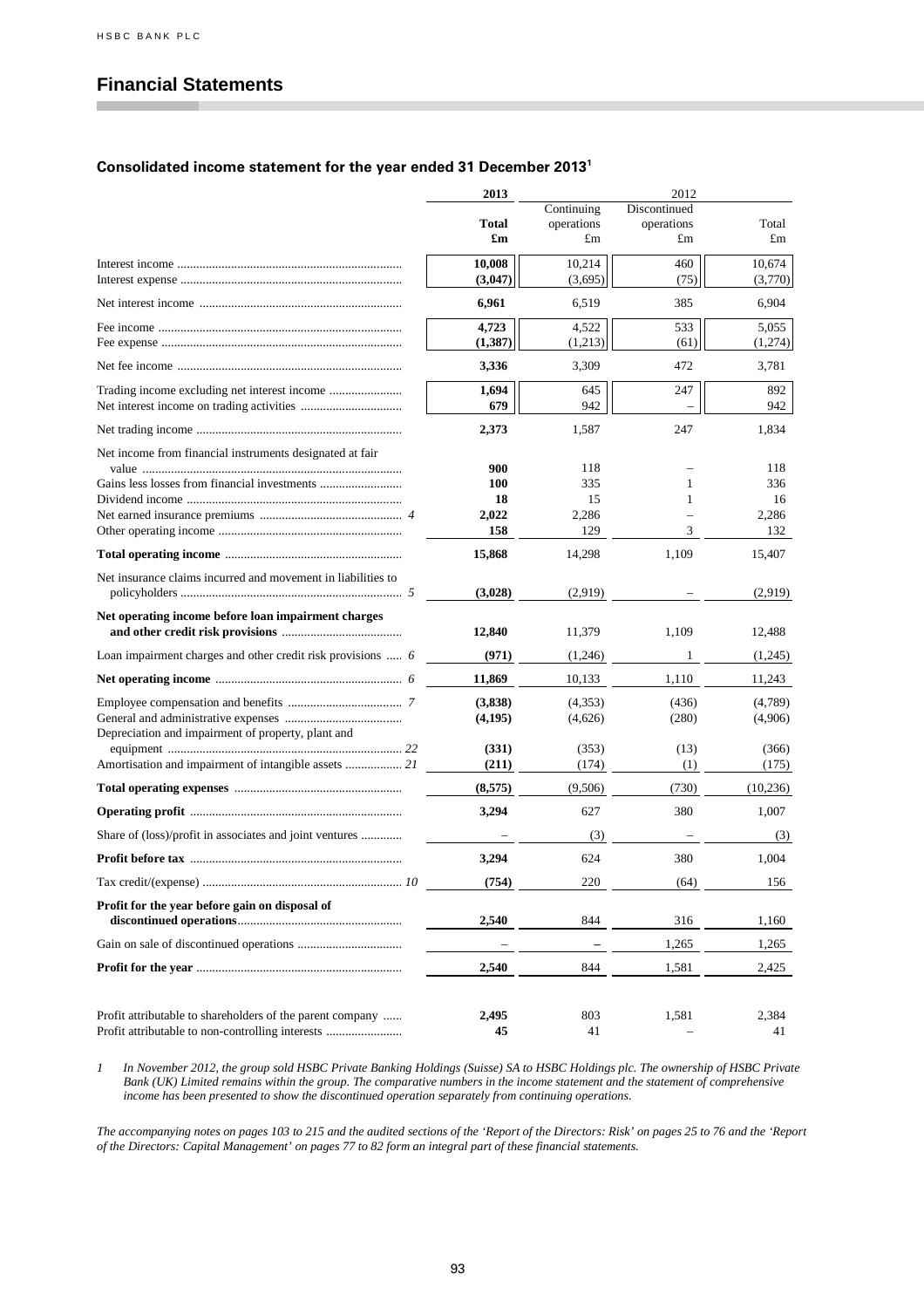## **Financial Statements** (continued)

## **Consolidated statement of comprehensive income for the year ended 31 December 2013**

|                                                                       | 2013         | 2012                     |                            |             |  |  |  |
|-----------------------------------------------------------------------|--------------|--------------------------|----------------------------|-------------|--|--|--|
|                                                                       | <b>Total</b> | Continuing<br>operations | Discontinued<br>operations | Total       |  |  |  |
|                                                                       | £m           | $\pounds$ m              | $\pounds$ m                | $\pounds$ m |  |  |  |
| Profit for the year                                                   | 2,540        | 844                      | 1,581                      | 2,425       |  |  |  |
| Other comprehensive income                                            |              |                          |                            |             |  |  |  |
| Items that will be reclassified subsequently to profit or             |              |                          |                            |             |  |  |  |
| loss when specific conditions are met                                 |              |                          |                            |             |  |  |  |
| Available-for-sale investments                                        |              |                          |                            |             |  |  |  |
|                                                                       | 420          | 2,378                    | 136                        | 2,514       |  |  |  |
| - fair value losses/(gains) transferred to the income                 |              |                          |                            |             |  |  |  |
|                                                                       | 223          | (342)                    | 89                         | (253)       |  |  |  |
| - amounts transferred to the income statement in respect              |              |                          |                            |             |  |  |  |
|                                                                       | 115          | 444                      | 1                          | 445         |  |  |  |
|                                                                       | $\mathbf{2}$ | (88)                     | (29)                       | (117)       |  |  |  |
| Cash flow hedges                                                      |              |                          |                            |             |  |  |  |
|                                                                       | 46           | 217                      | 6                          | 223         |  |  |  |
| - fair value (gains) transferred to the income statement              | (423)        | (181)                    | (12)                       | (193)       |  |  |  |
|                                                                       | 109          | (7)                      |                            | (7)         |  |  |  |
|                                                                       | 39           | (224)                    | (1,486)                    | (1,710)     |  |  |  |
| Items that will not be reclassified subsequently to profit<br>or loss |              |                          |                            |             |  |  |  |
| Actuarial (losses)/gains on defined benefit plans                     |              |                          |                            |             |  |  |  |
|                                                                       | (957)        | 89                       | 8                          | 97          |  |  |  |
|                                                                       | 251          | 1                        | (2)                        | (1)         |  |  |  |
|                                                                       | (175)        | 2,287                    | (1,289)                    | 998         |  |  |  |
|                                                                       | 2,365        | 3,131                    | 292                        | 3,423       |  |  |  |
| Total comprehensive income for the year attributable to:              |              |                          |                            |             |  |  |  |
|                                                                       | 2,319        | 3,098                    | 292                        | 3,390       |  |  |  |
|                                                                       | 46           | 33                       |                            | 33          |  |  |  |
|                                                                       | 2.365        | 3.131                    | 292                        | 3.423       |  |  |  |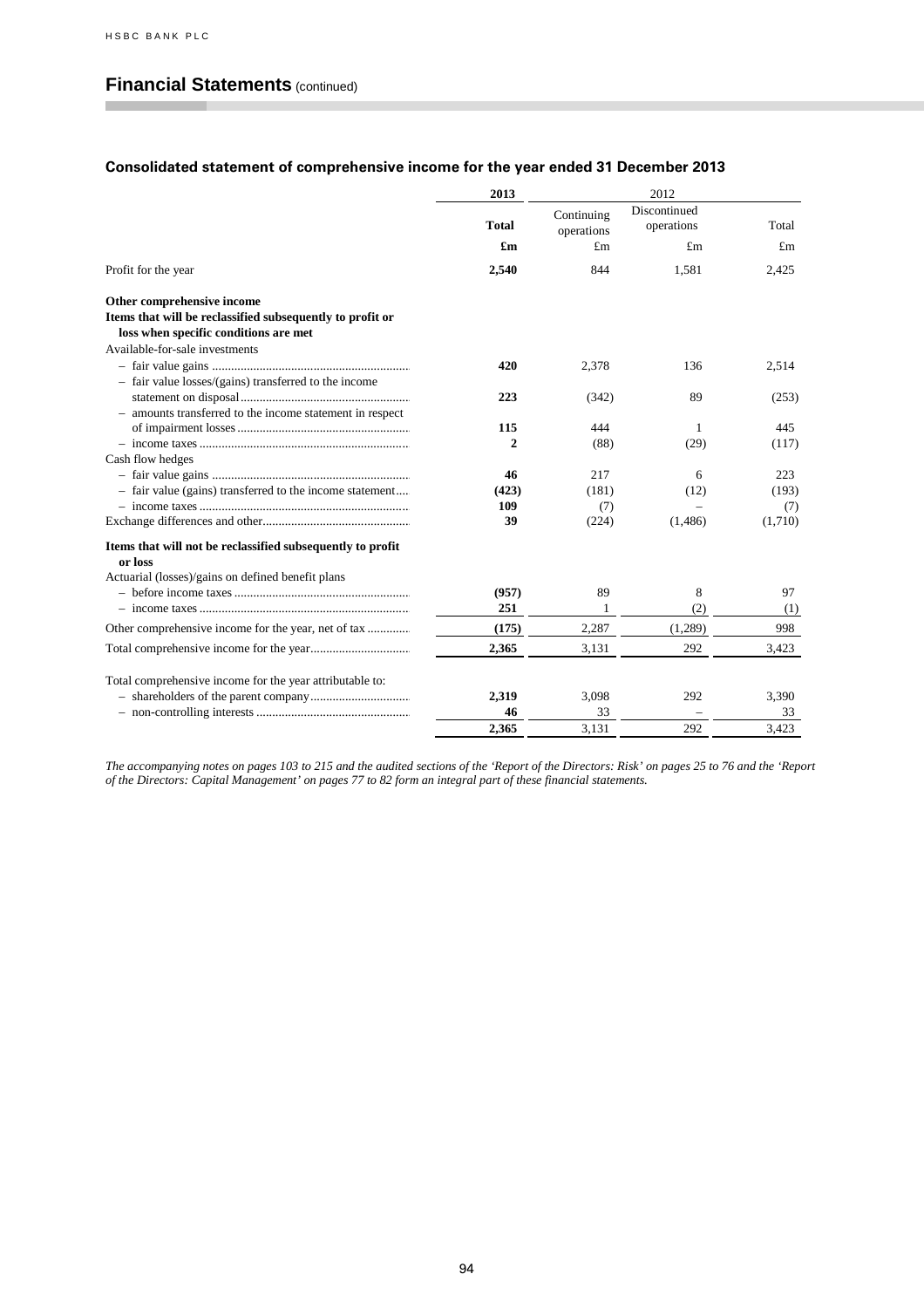# **Financial Statements (continued)**

## **Consolidated statement of financial position at 31 December 2013**

|                               |              | 2013         | 2012         |
|-------------------------------|--------------|--------------|--------------|
|                               | <b>Notes</b> | £m           | $\pounds$ m  |
| <b>ASSETS</b>                 |              |              |              |
|                               |              | 67,584       | 51,613       |
|                               |              | 1,948        | 1,961        |
|                               | 15           | 134,097      | 161.516      |
|                               | 16           | 16,661       | 15,387       |
|                               | 17           | 137,239      | 177,808      |
|                               | 32           | 53,228       | 32,286       |
|                               | 32           | 305,032      | 282,685      |
|                               | 18           | 75,030       | 71,265       |
|                               | 24           |              |              |
|                               |              | 6,621<br>210 | 6,366<br>200 |
|                               |              |              |              |
|                               |              | 2,584        | 2.584        |
|                               | 20           | 67           | 67           |
|                               | 21           | 7,934        | 7,826        |
|                               | 22           | 2,004        | 2,024        |
|                               | 10           | 222          | 274          |
|                               | 7            | 1,234        | 1,619        |
|                               |              | 811,695      | 815,481      |
| <b>LIABILITIES AND EQUITY</b> |              |              |              |
| <b>Liabilities</b>            |              |              |              |
|                               | 32           | 50.683       | 39,571       |
|                               | 32           | 390,017      | 324,886      |
|                               |              | 960          | 1,017        |
|                               | 25           | 91,842       | 122,896      |
|                               | 26           | 34,036       | 32,918       |
|                               | 17           | 137,352      | 181,095      |
|                               | 32           | 32,895       | 40,358       |
|                               | 27           | 5,850        | 6,846        |
|                               |              | 89           | 122          |
|                               | 28           | 19,228       | 17,913       |
|                               |              | 2,990        | 3,250        |
|                               | 29           | 1,707        | 1.641        |
|                               | 10           | 24           | 99           |
|                               | 7            | 318          | 319          |
|                               | 30           | 10,785       | 10,350       |
|                               |              | 778,776      | 783,281      |
| Equity                        |              |              |              |
|                               | 37           | 797          | 797          |
|                               |              | 20,427       | 20,025       |
|                               |              | 921          | 394          |
|                               |              | 10,225       | 10,459       |
|                               |              |              |              |
|                               |              | 32,370       | 31,675       |
|                               |              | 549          | 525          |
|                               |              | 32,919       | 32,200       |
|                               |              | 811,695      | 815,481      |
|                               |              |              |              |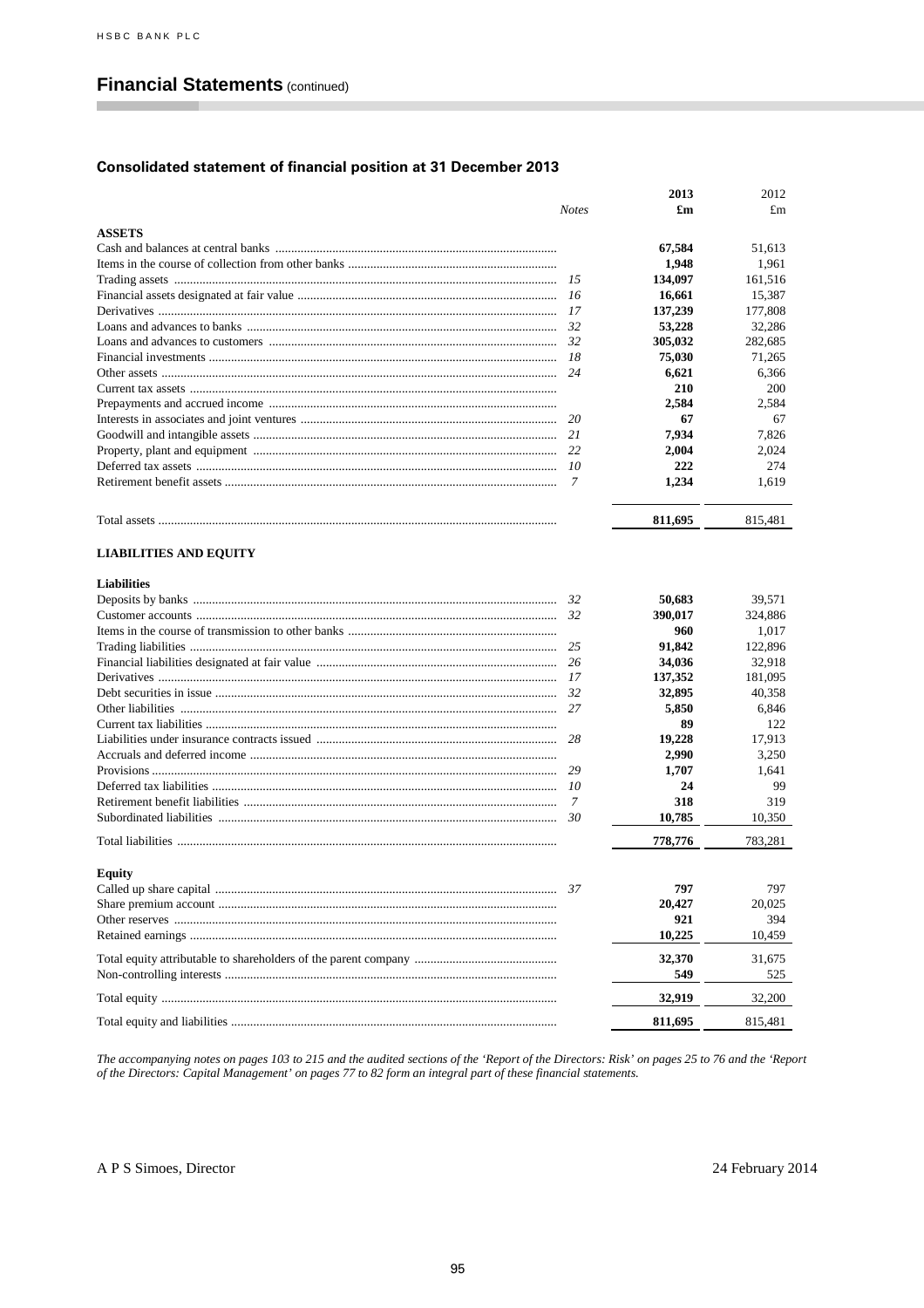## **Financial Statements** (continued)

#### **Consolidated cash flow statement for the year ended 31 December 2013**

|                                                                                   | <b>Notes</b> | 2013<br>£m | 2012<br>$\pounds$ m |
|-----------------------------------------------------------------------------------|--------------|------------|---------------------|
| <b>Cash flows from operating activities</b>                                       |              |            |                     |
|                                                                                   |              | 3,294      | 1.004               |
| Adjustments for:                                                                  |              |            |                     |
|                                                                                   |              | 2,684      | 3.988               |
|                                                                                   |              | (53,006)   | (34,029)            |
|                                                                                   |              | 61,035     | 23,887              |
|                                                                                   |              | (623)      | 4,162               |
|                                                                                   |              | (130)      | (344)               |
|                                                                                   |              |            | 3                   |
|                                                                                   |              | (393)      | (197)               |
|                                                                                   |              | (363)      | (171)               |
|                                                                                   |              | 12,498     | (1,697)             |
| <b>Cash flows from investing activities</b>                                       |              |            |                     |
|                                                                                   |              | (32, 298)  | (47, 431)           |
|                                                                                   |              | 32,472     | 54.772              |
|                                                                                   |              | (322)      | (347)               |
|                                                                                   |              | 14         | 30                  |
|                                                                                   |              | (199)      | (229)               |
|                                                                                   |              | 3          | 3                   |
|                                                                                   |              | (406)      |                     |
|                                                                                   |              | 12         | 51                  |
|                                                                                   |              |            | (10,008)            |
| Purchases of HSBC Holdings plc shares to satisfy share-based payment transactions |              |            | (3)                 |
|                                                                                   |              | (724)      | (3,162)             |
| <b>Cash flows from financing activities</b>                                       |              |            |                     |
|                                                                                   |              | 402        |                     |
|                                                                                   |              | 542        | 473                 |
|                                                                                   |              | (7)        | (350)               |
|                                                                                   |              |            | (2)                 |
|                                                                                   |              | (2,014)    | (2,821)             |
|                                                                                   |              | (22)       | (20)                |
|                                                                                   |              | (1,099)    | (2,720)             |
|                                                                                   |              | 10,675     | (7,579)             |
|                                                                                   |              | 98,158     | 108,440             |
|                                                                                   |              | (64)       | (2,703)             |
|                                                                                   |              | 108,769    | 98.158              |

*1 Adjustment to bring changes between opening and closing balance sheet amounts to average rates. This is not done on a line-by-line basis, as details cannot be determined without unreasonable expense.*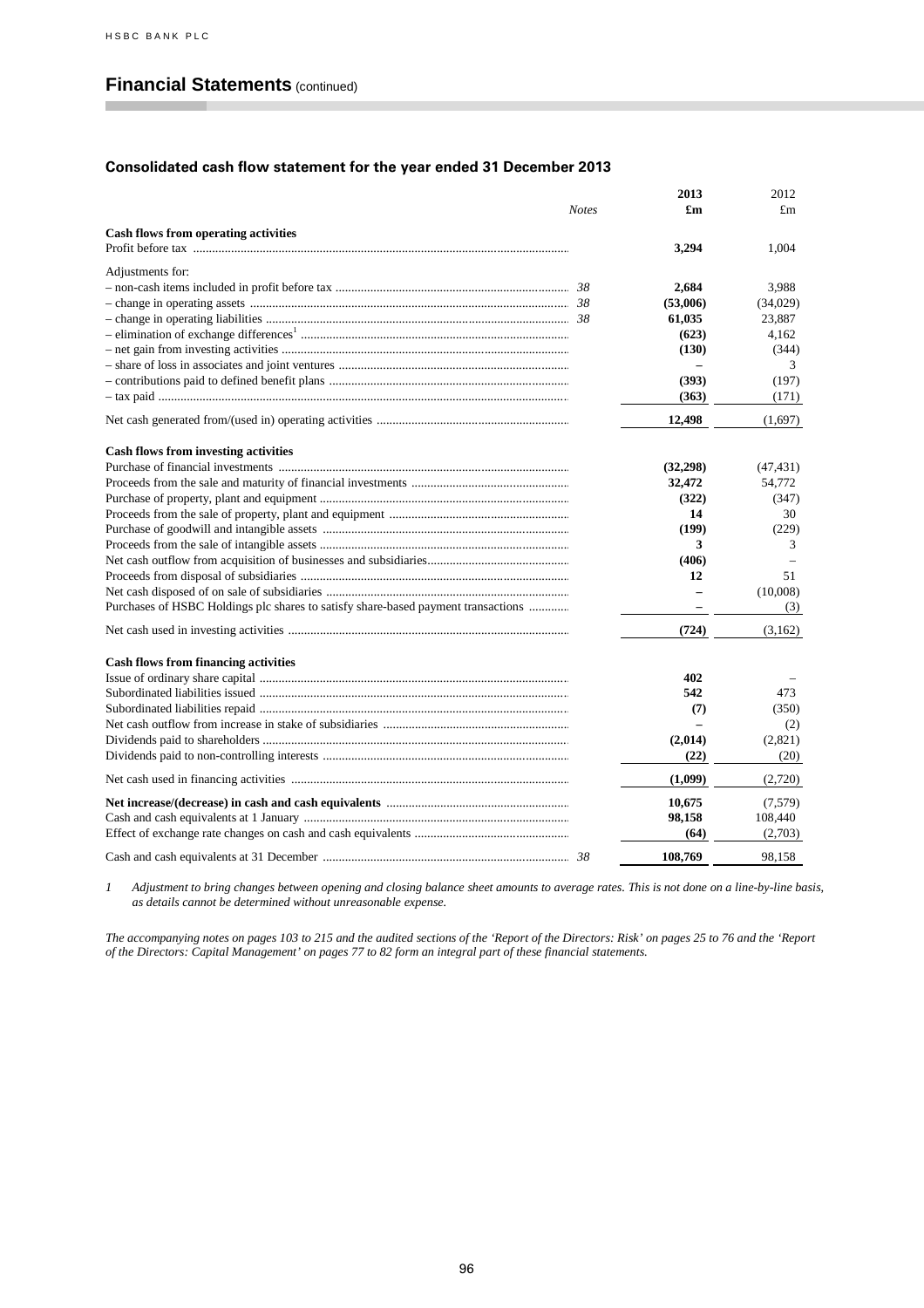**Fin a n cial**

**State**

**m e nts**

(continued)

#### **Consolidated statement of changes in equity for the year ended 31 December 2013**

|                                       |                                                                   |                                                      |                                   |                                                                              | 2013                                                                |                                                             |                                                    |                                                               |                                                     |
|---------------------------------------|-------------------------------------------------------------------|------------------------------------------------------|-----------------------------------|------------------------------------------------------------------------------|---------------------------------------------------------------------|-------------------------------------------------------------|----------------------------------------------------|---------------------------------------------------------------|-----------------------------------------------------|
|                                       |                                                                   |                                                      |                                   |                                                                              | Other reserves                                                      |                                                             |                                                    |                                                               |                                                     |
|                                       | Called up<br><b>Share</b><br>capital<br>$\mathbf{f}_{\mathbf{m}}$ | <b>Share</b><br>premium<br>$\mathbf{f}_{\mathbf{m}}$ | <b>Retained</b><br>earnings<br>£m | Available-<br>for-sale<br>fair value<br>reserve<br>$\mathbf{f}_{\mathbf{m}}$ | <b>Cash flow</b><br>hedging<br>reserve<br>$\mathbf{f}_{\mathbf{m}}$ | Foreign<br>exchange<br>reserve<br>$\mathbf{f}_{\mathbf{m}}$ | <b>Total</b><br>share-<br>holders'<br>equity<br>£m | Non-<br>controlling<br>interests<br>$\mathbf{f}_{\mathbf{m}}$ | <b>Total</b><br>equity<br>$\mathbf{f}_{\mathbf{m}}$ |
|                                       | 797                                                               | 20,025                                               | 10,459                            | (131)                                                                        | 259                                                                 | 266                                                         | 31,675                                             | 525                                                           | 32,200                                              |
|                                       |                                                                   |                                                      | 2,495                             |                                                                              |                                                                     | $\qquad \qquad -$                                           | 2,495                                              | 45                                                            | 2,540                                               |
|                                       |                                                                   |                                                      | (707)                             | 765                                                                          | (268)                                                               | 34                                                          | (176)                                              |                                                               | (175)                                               |
|                                       |                                                                   |                                                      |                                   | 765                                                                          |                                                                     |                                                             | 765                                                | (5)                                                           | 760                                                 |
|                                       |                                                                   |                                                      |                                   |                                                                              | (268)                                                               |                                                             | (268)                                              |                                                               | (268)                                               |
|                                       |                                                                   |                                                      | (707)                             | -                                                                            |                                                                     |                                                             | (707)                                              |                                                               | (706)                                               |
|                                       |                                                                   |                                                      |                                   | $\overline{\phantom{m}}$                                                     |                                                                     | 34                                                          | 34                                                 |                                                               | 39                                                  |
|                                       |                                                                   |                                                      | 1,788                             | 765                                                                          | (268)                                                               | 34                                                          | 2,319                                              | 46                                                            | 2,365                                               |
| Share capital issued, net of $costs1$ |                                                                   | 402                                                  |                                   |                                                                              |                                                                     |                                                             | 402                                                |                                                               | 402                                                 |
|                                       |                                                                   |                                                      | (2,014)                           |                                                                              |                                                                     |                                                             | (2,014)                                            | (22)                                                          | (2,036)                                             |
|                                       |                                                                   |                                                      |                                   |                                                                              |                                                                     |                                                             |                                                    |                                                               |                                                     |
|                                       |                                                                   |                                                      | (11)                              |                                                                              | (4)                                                                 |                                                             | (15)                                               |                                                               | (15)                                                |
|                                       |                                                                   |                                                      | (1)                               |                                                                              |                                                                     |                                                             | (1)                                                |                                                               | (1)                                                 |
|                                       | 797                                                               | 20,427                                               | 10,225                            | 634                                                                          | (13)                                                                | 300                                                         | 32,370                                             | 549                                                           | 32,919                                              |

*1 All new capital subscribed during the year was issued to HSBC Holdings plc. See Note 37 for further details.*

*2 Includes deferred tax of £ (8) million.*

*Movements in the cash flow hedging reserve include amounts transferred to the income statement of £423 million comprising a £232 million loss taken to 'Net interest income' and a £191 million loss taken to 'Net trading income'.*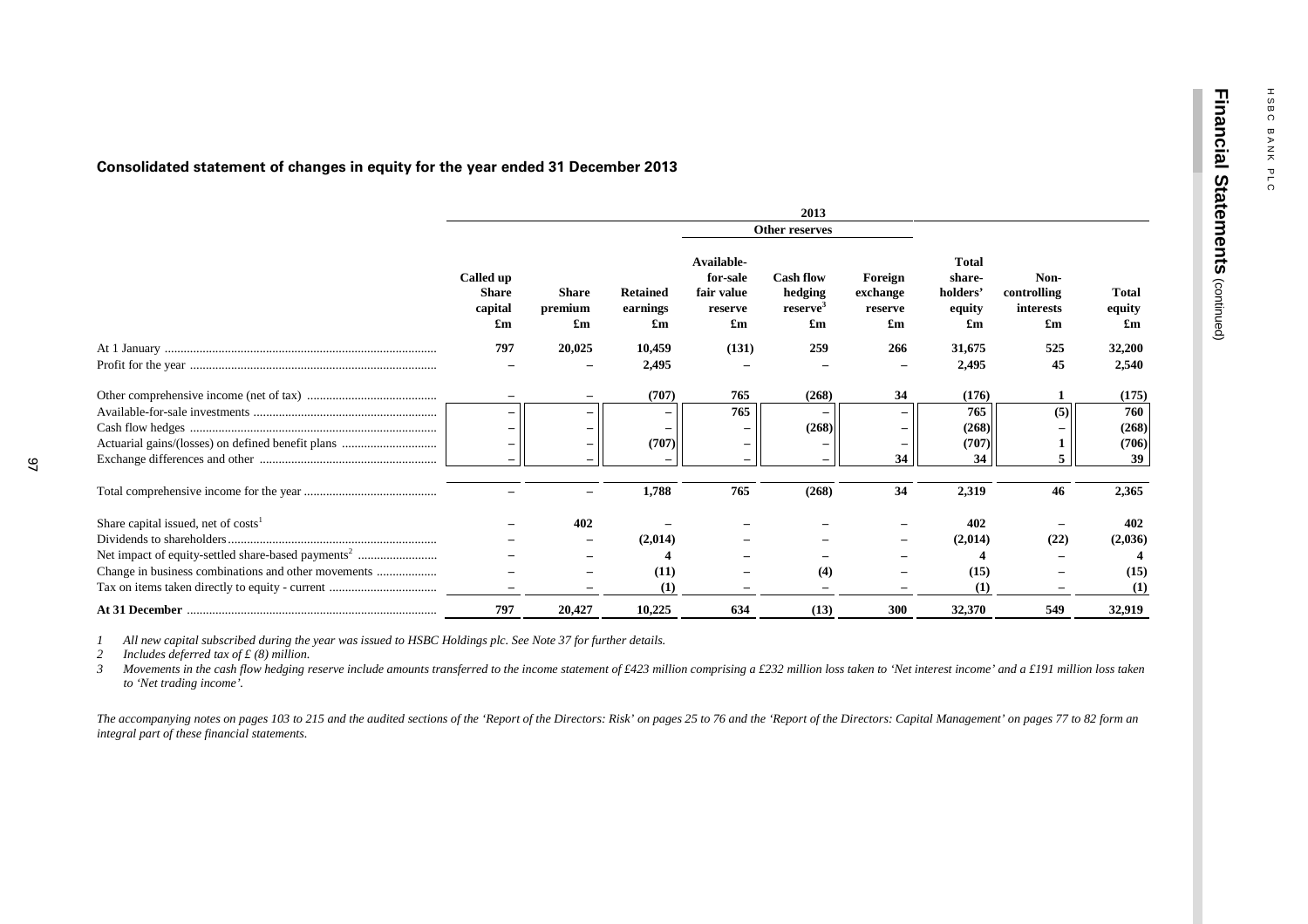|                                                   |                                     |                        |                            |                                                                | 2012                                  |                                      |                                             |                                        |                                |
|---------------------------------------------------|-------------------------------------|------------------------|----------------------------|----------------------------------------------------------------|---------------------------------------|--------------------------------------|---------------------------------------------|----------------------------------------|--------------------------------|
|                                                   |                                     |                        |                            |                                                                | Other reserves                        |                                      |                                             |                                        |                                |
|                                                   | Called up<br>Share<br>capital<br>£m | Share<br>premium<br>£m | Retained<br>earnings<br>£m | Available-<br>for-sale<br>fair value<br>reserve<br>$\pounds$ m | Cash flow<br>hedging<br>reserve<br>£m | Foreign<br>exchange<br>reserve<br>£m | Total<br>share-<br>holders'<br>equity<br>£m | Non-<br>controlling<br>interests<br>£m | Total<br>equity<br>$\pounds$ m |
|                                                   | 797                                 | 20,025                 | 10,805                     | (2,793)                                                        | 236                                   | 2,020                                | 31,090                                      | 514                                    | 31,604                         |
|                                                   |                                     |                        | 2,384                      |                                                                |                                       |                                      | 2,384                                       | 41                                     | 2,425                          |
|                                                   |                                     |                        | 101                        | 2,578                                                          | 23                                    | (1,696)                              | 1,006                                       | (8)                                    | 998                            |
|                                                   |                                     |                        |                            | 2,578                                                          |                                       |                                      | 2,578                                       |                                        | 2,589                          |
|                                                   |                                     |                        |                            |                                                                | 23                                    |                                      | 23                                          |                                        | 23                             |
| Actuarial gains/(losses) on defined benefit plans |                                     |                        | 101                        |                                                                |                                       |                                      | 101                                         | (5)                                    | 96                             |
|                                                   |                                     |                        |                            |                                                                |                                       | (1,696)                              | (1,696)                                     | (14)                                   | (1,710)                        |
|                                                   |                                     |                        | 2,485                      | 2,578                                                          | 23                                    | (1696)                               | 3,390                                       | 33                                     | 3,423                          |
|                                                   |                                     |                        | (2,821)                    |                                                                |                                       |                                      | (2,821)                                     | (20)                                   | (2, 841)                       |
|                                                   |                                     |                        | 14                         |                                                                |                                       |                                      | 14                                          |                                        |                                |
|                                                   |                                     |                        | (26)                       | 84                                                             |                                       | (58)                                 |                                             | (2)                                    | (2)                            |
| Tax on items taken directly to equity - current   |                                     |                        |                            |                                                                |                                       |                                      |                                             |                                        |                                |
|                                                   | 797                                 | 20,025                 | 10,459                     | (131)                                                          | 259                                   | 266                                  | $31,675-$                                   | 525                                    | 32,200                         |

*1 Includes deferred tax of £18 million.*

*2 Relates to the sale of HSBC Private Banking Holdings (Suisse) SA. See Note 41 for further details.*

*3 Movements in the cash flow hedging reserve include amounts transferred to the income statement of £193 million comprising a £211 million loss taken to 'Net interest income' and a £18 million loss taken to 'Net trading income'.*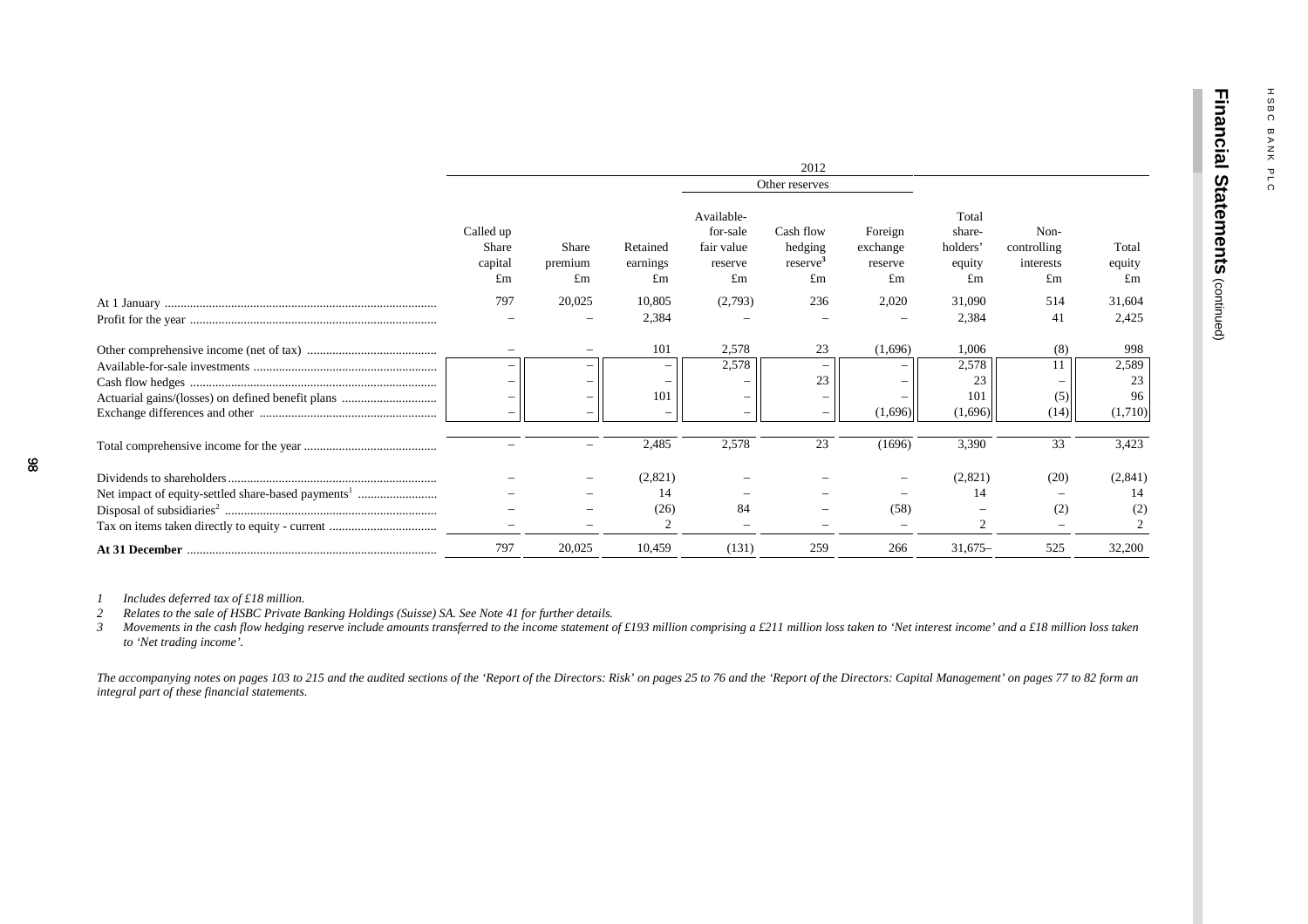п

# **Financial Statements (continued)**

## HSBC Bank plc statement of financial position at 31 December 2013

|                               |              | 2013         | 2012           |
|-------------------------------|--------------|--------------|----------------|
|                               | <b>Notes</b> | £m           | $\pounds$ m    |
| <b>ASSETS</b>                 |              |              |                |
|                               |              | 60,996       | 45,262         |
|                               |              | 1,374        | 1,213          |
|                               |              | 101,287      | 137,999        |
|                               | 16           | 3,983        | 4,373          |
|                               | 17           | 112,623      | 140,340        |
|                               | 32           | 41,566       | 17,207         |
|                               | 32           | 240,180      | 225,567        |
|                               | 18           | 45,048       | 36,603         |
|                               | 24           | 4,558        | 4,688          |
|                               |              | 424          | 168            |
|                               |              | 1,185        | 1,174          |
|                               | 20           | 62           | 62             |
|                               | 23           | 11,206       | 11,031         |
|                               | 21           | 891          | 879            |
|                               | 22           | 1.224        | 1.241          |
|                               |              | 88           | 204            |
|                               | 7            | 1,234        | 1,619          |
|                               |              | 627,929      | 629,630        |
|                               |              |              |                |
| <b>LIABILITIES AND EQUITY</b> |              |              |                |
|                               |              |              |                |
| <b>Liabilities</b>            |              |              |                |
|                               | 32           | 52,514       | 30,129         |
|                               | 32           | 312,080      | 256,341        |
|                               |              | 422          | 334            |
|                               | 25           | 62.414       | 104,946        |
|                               | 26           | 22,006       | 23,513         |
|                               |              | 114,710      | 143,921        |
|                               | - 32         | 19,576       | 24,970         |
|                               |              | 3,827        | 5,248          |
|                               |              | 142          | 30             |
|                               |              | 1,724        | 1,758          |
|                               | 29           | 1,271        | 1,250          |
|                               | 10           | $\mathbf{2}$ | $\overline{2}$ |
|                               | 7            | 144          | 153            |
|                               | 30           | 9,903        | 9,968          |
|                               |              | 600,735      | 602,563        |
|                               |              |              |                |
| Equity                        |              |              |                |
|                               |              | 797          | 797            |
|                               |              | 20,427       | 20.025         |
|                               |              | (372)        | (343)          |
|                               |              | 6,342        | 6,588          |
|                               |              | 27,194       | 27,067         |
|                               |              | 627,929      | 629,630        |

The accompanying notes on pages 103 to 215 and the audited sections of the 'Report of the Directors: Risk' on pages 25 to 76 and the 'Report of the Directors: Capital Management' on pages 77 to 82 form an integral part of

A P S Simoes, Director

24 February 2014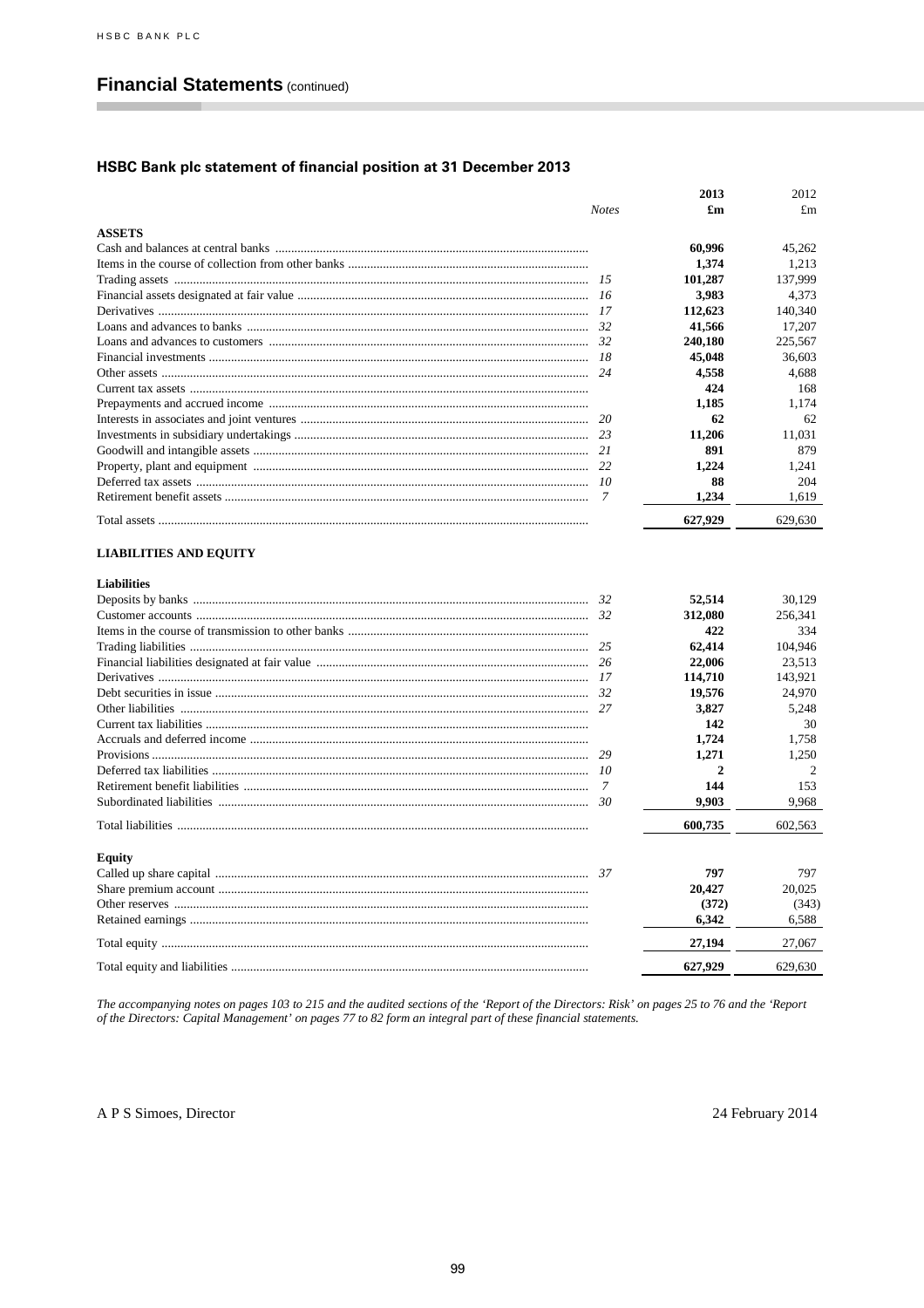п

## **Financial Statements** (continued)

## **HSBC Bank plc cash flow statement for the year ended 31 December 2013**

|                                             |              | 2013      | 2012      |
|---------------------------------------------|--------------|-----------|-----------|
|                                             | <b>Notes</b> | £m        | £m        |
| <b>Cash flows from operating activities</b> |              |           |           |
|                                             |              | 2,913     | 2,132     |
| Adjustments for:                            |              |           |           |
|                                             |              | 2,008     | 3.752     |
|                                             |              | (52, 222) | (20,023)  |
|                                             |              | 67,495    | 19,029    |
|                                             |              | 1,407     | (464)     |
|                                             |              | (117)     | (317)     |
|                                             |              | (387)     | (150)     |
|                                             |              | (169)     | 251       |
|                                             |              | 20,928    | 4.210     |
| <b>Cash flows from investing activities</b> |              |           |           |
|                                             |              | (28, 472) | (26, 873) |
|                                             |              | 19,488    | 31,641    |
|                                             |              | (227)     | (175)     |
|                                             |              | 3         | 10        |
|                                             |              | (184)     | (202)     |
|                                             |              | (406)     | (707)     |
|                                             |              | 447       |           |
|                                             |              | (9,351)   | 3.694     |
| <b>Cash flows from financing activities</b> |              |           |           |
|                                             |              | 402       |           |
|                                             |              | 542       | 350       |
|                                             |              | (542)     | (350)     |
|                                             |              | (207)     | (2)       |
|                                             |              | (2,011)   | (2,816)   |
|                                             |              | (1, 816)  | (2,818)   |
|                                             |              | 9,761     | 5.086     |
|                                             |              | 78,661    | 75,356    |
|                                             |              | (405)     | (1,781)   |
|                                             |              | 88.017    | 78.661    |

*1 Adjustment to bring changes between opening and closing balance sheet amounts to average rates. This is not done on a line-by-line basis, as details cannot be determined without unreasonable expense.*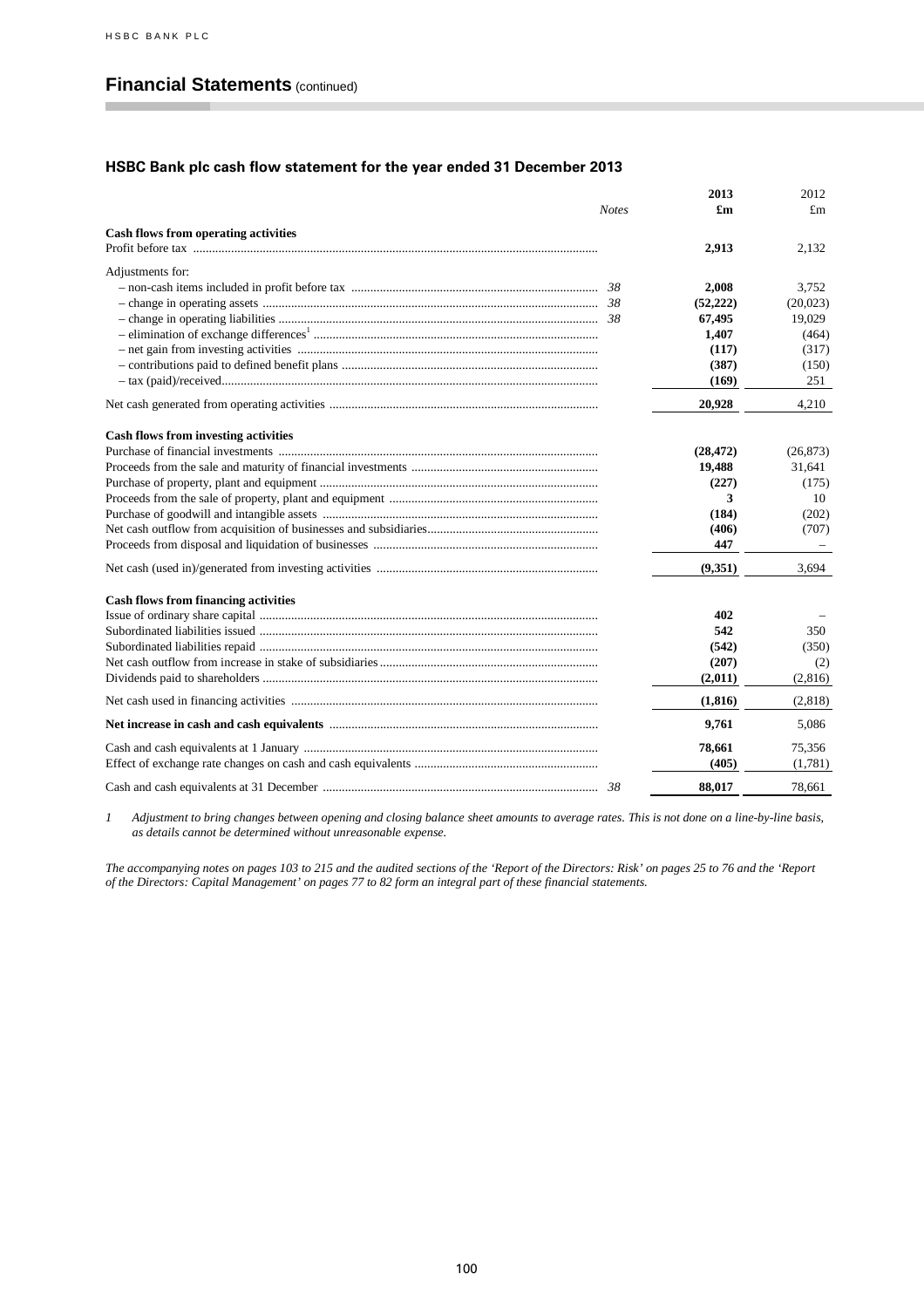**Fin a n cial**

**State**

**m e nts**

(continued)

# **HSBC Bank plc statement of changes in equity for the year ended 31 December 2013**

|                                                 | 2013                                                       |                                                      |                                                             |                                                          |                                                                              |                                                                                  |                                                             |                           |  |
|-------------------------------------------------|------------------------------------------------------------|------------------------------------------------------|-------------------------------------------------------------|----------------------------------------------------------|------------------------------------------------------------------------------|----------------------------------------------------------------------------------|-------------------------------------------------------------|---------------------------|--|
|                                                 |                                                            |                                                      |                                                             |                                                          | Other reserves                                                               |                                                                                  |                                                             |                           |  |
|                                                 | Called up<br>share<br>capital<br>$\mathbf{f}_{\mathbf{m}}$ | <b>Share</b><br>premium<br>$\mathbf{f}_{\mathbf{m}}$ | Other<br>equity<br>instruments<br>$\mathbf{f}_{\mathbf{m}}$ | <b>Retained</b><br>earnings<br>$\mathbf{f}_{\mathbf{m}}$ | Available-<br>for-sale fair<br>value<br>reserve<br>$\mathbf{f}_{\mathbf{m}}$ | <b>Cash flow</b><br>hedging<br>reserve <sup>3</sup><br>$\mathbf{f}_{\mathbf{m}}$ | Foreign<br>exchange<br>reserve<br>$\mathbf{f}_{\mathbf{m}}$ | <b>Total equity</b><br>£m |  |
|                                                 | 797                                                        | 20,025                                               |                                                             | 6,588                                                    | (377)                                                                        | 167                                                                              | (133)                                                       | 27,067                    |  |
|                                                 |                                                            |                                                      |                                                             | 2,485                                                    |                                                                              |                                                                                  |                                                             | 2,485                     |  |
|                                                 | $\qquad \qquad -$                                          |                                                      |                                                             | (709)                                                    | 62                                                                           | (175)                                                                            | 86                                                          | (736)                     |  |
|                                                 |                                                            |                                                      |                                                             |                                                          | 62                                                                           |                                                                                  |                                                             | 62                        |  |
|                                                 |                                                            |                                                      |                                                             |                                                          |                                                                              | (175)                                                                            |                                                             | (175)                     |  |
|                                                 |                                                            |                                                      |                                                             | (709)                                                    |                                                                              |                                                                                  |                                                             | (709)                     |  |
|                                                 |                                                            |                                                      |                                                             |                                                          |                                                                              |                                                                                  | 86                                                          | 86                        |  |
|                                                 |                                                            |                                                      |                                                             | 1,776                                                    | 62                                                                           | (175)                                                                            | 86                                                          | 1,749                     |  |
| Share capital issued, net of costs <sup>1</sup> |                                                            | 402                                                  |                                                             |                                                          |                                                                              |                                                                                  |                                                             | 402                       |  |
|                                                 |                                                            |                                                      |                                                             | (2,011)                                                  |                                                                              |                                                                                  |                                                             | (2,011)                   |  |
|                                                 |                                                            |                                                      |                                                             | (3)                                                      |                                                                              |                                                                                  |                                                             | (3)                       |  |
|                                                 |                                                            |                                                      |                                                             | (8)                                                      | (2)                                                                          |                                                                                  |                                                             | (10)                      |  |
|                                                 |                                                            |                                                      |                                                             |                                                          |                                                                              |                                                                                  |                                                             |                           |  |
|                                                 | 797                                                        | 20,427                                               |                                                             | 6.342                                                    | (317)                                                                        | (8)                                                                              | (47)                                                        | 27.194                    |  |

*1 All new capital subscribed during the year was issued to HSBC Holdings plc. See Note 37 for further details.*

*2 Includes deferred tax of £(9)million.*

*3 Movements in the cash flow hedging reserve includes amounts transferred to the income statement of £317 million comprising a £181million loss taken to 'Net interest income' and a £131million loss taken to 'Net trading income'.*